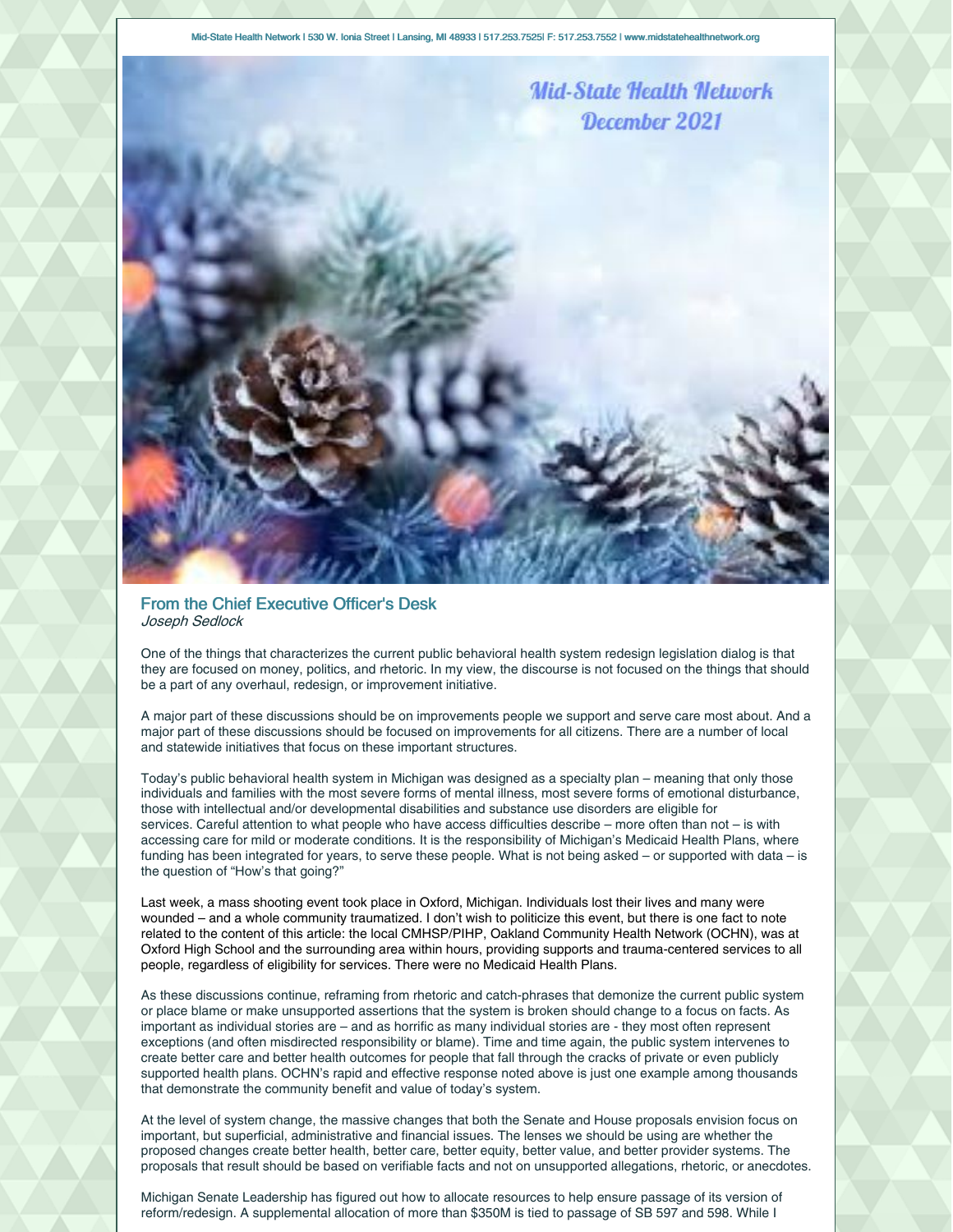disagree with most of the allocation intentions, it is a model for the future: incentivize and provide the resources needed for achieving the outcomes we value and/or the changes we – as people – seek.

Even without these incentives, the public behavioral health system – led by PIHPs and Community Mental Health Services Programs (CMHSPs) across the State - has innovated to create better health outcomes for people served; better care for those involved with their current services and supports – and the communities in which they live and work; better value for citizens and stakeholders; better equity (that still requires improvements); and a better provider system for delivering supports and services. Our recently published "Impact Report" backs these statements up. A short visit to any provider site in this region will provide even more robust evidence that the people we support get the benefit of better health outcomes, along with a better experience of services and supports.

I have been doing this work for a very long time. What has been consistently absent from the seemingly endless appetite for reform are: a focus on facts; an effort to stabilize the current system; an effort to incentivize the desired outcomes/performance; an effort to listen to the people we exist to serve and support, along with their circles of supporters; a focus on community benefit; and a focus on all citizens. MSHN is proud of our sister PIHP, Oakland Community Health Network, for focusing on the needs of a whole community.

Mid-State Health Network has been working to change the narrative to focus on what matters most to almost 60,000 individuals and families served in our region, and their communities across this 21-county region and the evidence of the exemplary [performance](https://midstatehealthnetwork.org/application/files/3016/0163/4584/Impact_Report_-_Mid-State_Health_Network_-_For_Distribution.pdf) of this Pre-Paid Inpatient Health Plan, our twelve Community Mental Health Services Program participants, and our more than 125 substance abuse prevention, treatment and recovery providers.

I don't think it's too much to expect that reform proposals be based on fact; I don't think it's too much to expect that we focus on the outcomes people value; I don't think it's too much to ask to stabilize and incentivize the current system to perform as the people of our state want. I don't think it's too much to ask that reforms focus on all people with mental, intellectual, developmental or substance abuse concerns.

And there is much taking place in these arenas. Policy makers and stakeholders should be investing in and expanding: Certified Community Behavioral Health Centers, Behavioral Health Homes, Opioid Health Homes, State Innovation Models, and so many other demonstrations that have consistently demonstrated the health outcomes, care experiences, value, equity, and provider competency and quality outcomes I believe are the foundation to an effective, efficient, and valuable public behavioral health system for now and for our future. In the midst of all of this, several young people have died, several more seriously injured, parents, school staff and the community traumatized. The PIHP and CMHSP safety net must be preserved so that the kind of response demonstrated by OCHN as a Community Mental Health Services Program are never in doubt; so that there is never a question as to which "plan" to call; so that all citizens of our state have access to the safety net, community benefit, and the many services and supports we provide to those in need.

For further information or questions, please contact Joe at [Joseph.Sedlock@midstatehealthnetwork.org](mailto:Joseph.Sedlock@midstatehealthnetwork.org)

## Organizational Updates Amanda Ittner, MBA Deputy Director

## Welcome to MSHN's new team member

MSHN is pleased to announce that Sarah Surna has accepted the position of Prevention Specialist. Sarah comes to us from Barry-Eaton District Health Department where she worked as the Community Health Promotion Specialist. Her start date was November 18th. Please join us in welcoming the newest member to the MSHN team!

Mid-State Health Network is still looking for qualified candidates to fill the Financial Specialist, Medicaid Event Internal Auditor and with the recent announcement of retirement from Forest Goodrich, MSHN's Chief Information Officer (CIO), we have posted the CIO position as well. Job Descriptions are located on MSHN's website at: <https://midstatehealthnetwork.org/stakeholders-resources/about-us/Careers>. To apply, please send cover letter and resume to [amanda.ittner@midstatehealthnetwork.org](mailto:amanda.ittner@midstatehealthnetwork.org).

## MSHN Receives Final Report from Health Services Advisory Group

Michigan Department of Health and Human Services (MDHHS) contracted with the Health Services Advisory Group, Inc. (HSAG) as its External Quality Review organization (as required by Managed Care Rules) to conduct compliance reviews of its contracted PIHPs responsible for the delivery of Medicaid waiver benefits for people with intellectual and developmental disabilities (IDD), serious mental illness (SMI), serious emotional disturbance (SED), and prevention and treatment services for substance use disorders (SUDs). MSHN demonstrated compliance in 55 of 65 elements, with an overall compliance score of 85 percent, indicating that some program areas had the necessary policies, procedures, and initiatives in place to carry out many required functions of the contract, while other areas demonstrated opportunities for improvement to operationalize the elements required by federal and state regulations. Availability of Services Standards and Assurance of Adequate Capacity Standards were the sections that MSHN will need to work closely with our CMHSPs to ensure appropriate follow up over the winter. The MSHN Board can expect to receive a revised Network Adequacy Assessment in the spring/summer that will include additional data points such as time and distance standards assessments as well as an updated directory on the MSHN website that will include more details on Cultural Capabilities and Accessibility. The full report can be found on our MSHN website at: [https://midstatehealthnetwork.org/HSAG](https://midstatehealthnetwork.org/download_file/2710/0) Compliance Report.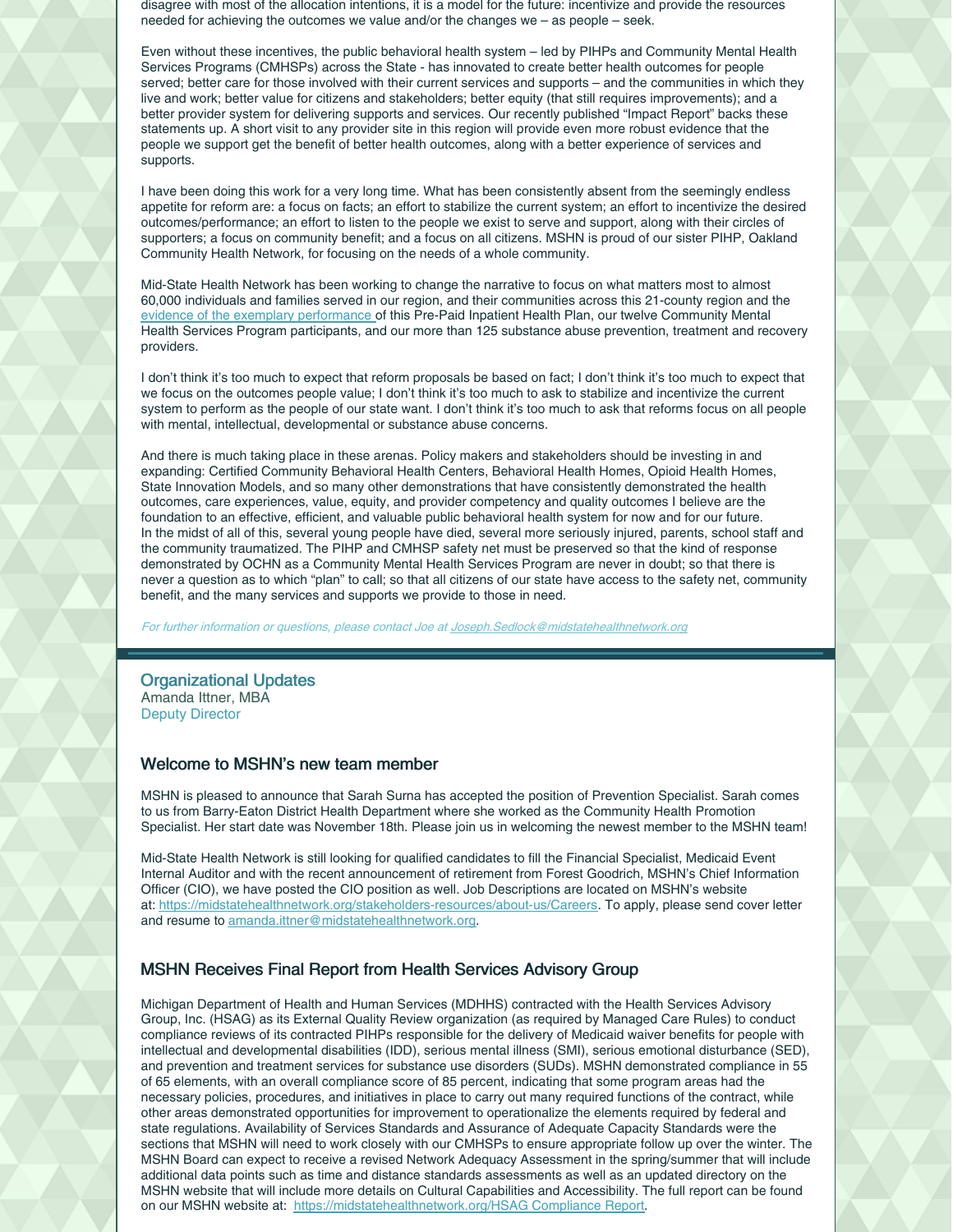### Information Technology Forest Goodrich Chief Information Officer

Mid-State Health Network and CMHSP staff are wrapping up the BH-TEDS and encounter reporting for fiscal year 2021 by getting everything processed and into the MDHHS CHAMPS system prior to December 31, 2021. This year-end processing is going smoothly and should be complete with no concerns and with high rates for reporting timely. At the same time, the first quarter of services are being reported successfully while incorporating several significant changes by MDHHS relative to service codes and modifiers being used. These changes help MDHHS track information better for their internal use and reporting.

Several new dashboard reports have been posted to the website to assist stakeholders by using interactive visual graphs. Below is an example of persons served and characteristics used for rate comparison across the region.



Please use this link to go Mid-State Health Network website for more information. [https://midstatehealthnetwork.org/stakeholders-resources/about-us/dashboard-information/embedding-powerbi](https://midstatehealthnetwork.org/stakeholders-resources/about-us/dashboard-information/embedding-powerbi-reports)reports

For further information or questions, please contact Forest at [forest.goodrich@midstatehealthnetwork.org](mailto:forest.goodrich@midstatehealthnetwork.org)

## Finance

Leslie Thomas, MBA, CPA Chief Financial Officer

MSHN's Finance Team is working on an FY 2022 Budget Amendment to be presented during the January 2022 Board of Directors' Meeting. MSHN's typical process includes presentation of the current fiscal year's amended budget and the upcoming fiscal year's original budget during September's Board Meeting. As previously reported, MDHHS disseminated the final Rate Certification letter later than usual which resulted in MSHN developing fiscal assumptions for the FY 22 budget. Our new rate estimates indicate a significant revenue increase which will likely be offset by higher CMHSP spending especially related to staff retention efforts. In addition, the final Rate Certification and FY 22 MDHHS payments have provided additional information on the impact of Certified Community Behavioral Health Center (CCBHC) revenue. CCBHC demonstration sites are The Right Door, Community Mental Health Authority of Clinton, Eaton and Ingham Counties, and Saginaw Community Mental Health, and each are at different phases of the certification and implementation process, although CCBHC funding was disbursed by MDHHS beginning in October 2021.

In addition, Finance is working on fiscal reconciliation and other key business processes related to CCBHC. This work is being developed as we move throughout the fiscal year and receive updated guidance from MDHHS regarding reporting expectations. Lastly, MSHN has developed a process for tracking PIHP staff time involved with CCBHC. This tracking will allow MSHN to accurately report whether or not the nominal administration funding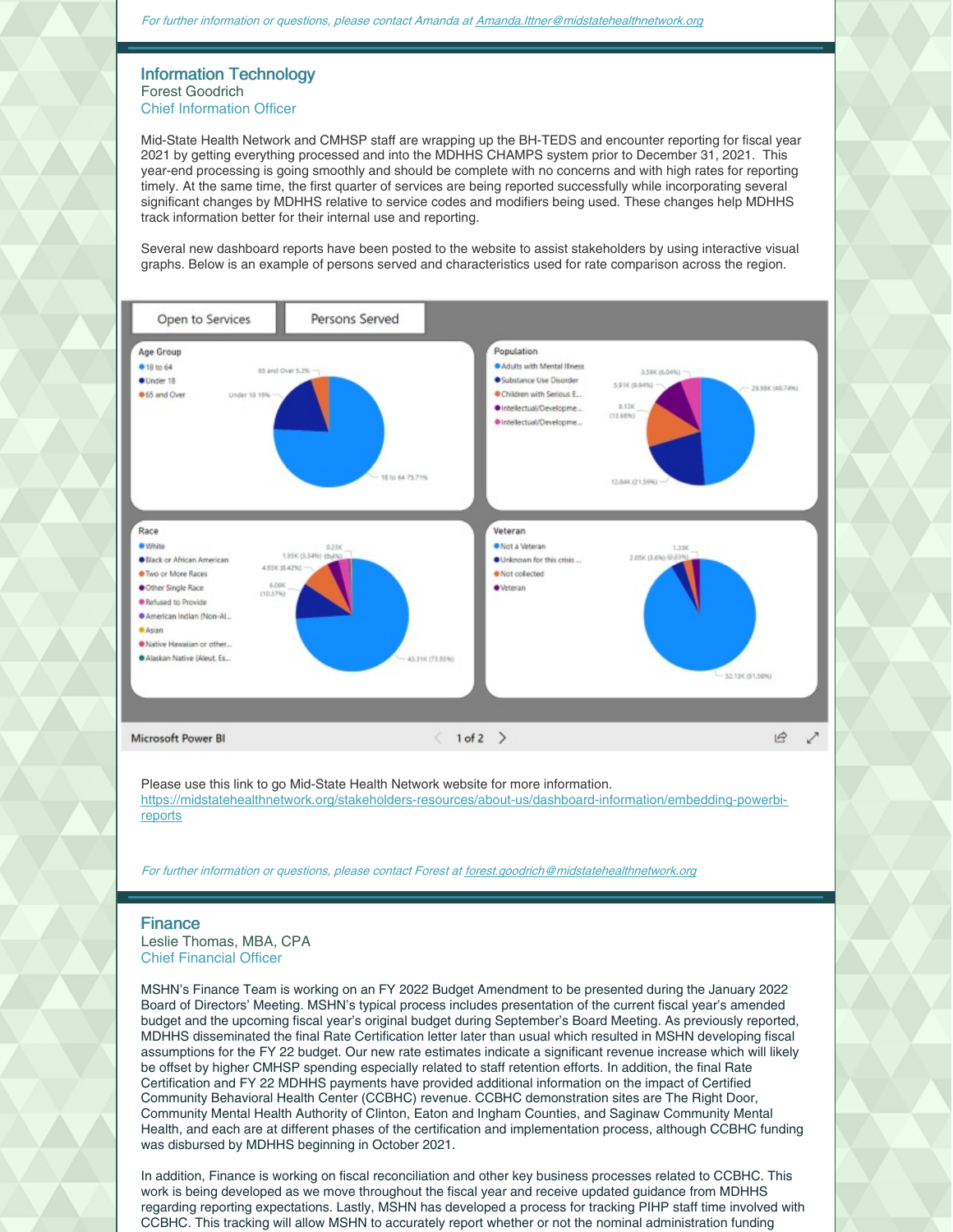calculated by MDHHS will cover associated PIHP expenses.

For further information or questions, please contact Leslie at [Leslie.Thomas@midstatehealthnetwork.org](mailto:Leslie.Thomas@midstatehealthnetwork.org)

Behavioral Health

Todd Lewicki, PhD, LMSW, MBA Chief Behavioral Health Officer

## Make This Holiday Season a Resilient One

The holiday season, a time when many people look forward to attending celebrations and gatherings with friends and family. It is a time to get together and reconnect with loved ones and enjoy the best of the season and catch up. It is a time of appreciation, reflection, excitement, renewal, support, and COVID-19 stress. The holidays can also be challenging for many. Conflicts may arise out of these gatherings, new or old, affecting emotional wellbeing and mood, and possibly increasing a sense of isolation (Dale et al., 2021). Since the COVID-19 pandemic's official "beginning" on March 11, 2020, this holiday season marks the second under a cloud of concern and anxiety for the wellness and health of those same family and friends, especially considering the relative unknown implications of the newest COVID-19 variant, omicron. The focus of this article is to acknowledge the realities of the psychological effects of the COVID-19 pandemic and to further identify factors and self-care routines that help reduce stress and insulate all from the corrosive effects of post-traumatic stress.

The psychological distress many have felt over the last year and 9 months has continued to elevate, resulting in one of the most significant encounters with peritraumatic distress humanity has simultaneously experienced. Peritraumatic distress is emotional and physiological distress experienced during (and possibly after) a traumatic event (Jang et al., 2021), which is important to note since the pandemic is still ongoing. Its impact can be felt in burnout, depression, anxiety, and insomnia, among other symptoms. During the holidays, COVID-19's isolating influence on individuals may serve to intensify peritraumatic distress. Resilience, or resources an individual possesses internally to counteract perceived stress, is thought to play a large role in counteracting the effects of traumatic experiences (Ye, et al., 2020). Connection to others is especially important to resilience and well-being.

Self-care, while perhaps cliché on the surface, is vital to individual wellness. Self-care has in fact been found to decrease peritraumatic stress and is especially recommended as a set of techniques intended to target the experienced stressors of the COVID-19 pandemic (Miller et al., 2021). In fact, better self-care was related to positive changes in sleep (Werner et al., 2020). Self-care comes in many forms. The Centers for Disease Control and Prevention (CDC) notes several signs and symptoms that are related to stress reactions: feeling chronically tired, low motivation, feeling powerless/hopeless, irritable, sad, problems concentrating, or sleeping (HCPro, 2021). Recommendations for self-care routines include staying on track/keeping a routine, exercising daily, scheduling time for yourself, eating a healthy diet, getting adequate sleep, seeking counseling, changing thought patterns, and reaching out to others.

Social support, even perceived support, can help individuals reframe and cope better with the negative effects of stress (Szkody et al., 2021). Alternatively, negative coping styles of self-isolation and avoidance contribute to increases in anxiety and depression as well as a sense of loss of control. It is important to point out that an individual's perception of isolation and loneliness play a significant role in overall wellness; it is in being connected to others in supportive ways (even if simply believed to be present and available) that becomes vital to better quality of life and even more so during this holiday season, even in the midst of a self-isolating event such as the COVID-19 pandemic. The holidays are a good time of year to remember to take care of yourself and renew connections safely to help increase the positive effect of support from others you value.

#### References:

- Dale, R., Budimir, S., Probst, T., Stippl, P., and Pieh, C. (2021). Mental health during the COVID-19 lockdown over the Christmas<br>period in Austria and the effects of sociodemographic and lifestyle factors. *International* Public Health, 18 (7), 3679-3794. doi.org/10.3390/ijerph18073679
- HCPro.com. (2021). Managing the emotional toll of COVID-19. Case Management Monthly, February 2021, 7-9.
- Jang, Y., You, M., Lee, M., Lee, Y., Han, J.O., and Oh, J.H. (2021). Burnout and peritraumatic distress of healthcare workers in the<br>COVID-19 pandemic. *BMC Public Health, 21, 2*075, doi.org/10.1186/s12889-021-11978-0
- Miller, J.J., Barnhart, S., Robinson, T.D., Pryor, M.D., and Arnett, K.D. (2021). Assuaging COVID-19 peritraumatic distress among mental health clinicians: The potential of self-care. Clinical Social Work Journal, 49, 505-514. doi.org/10.1007/s10615-021-00815-x
- Szkody, E., Stearns, M., Stanhope, L., and McKinney, C. (2021). Stress-buffering role of social support during COVID-19. Family Process, 60, (3), 1002-1015. doi: 10.1111/famp.12618
- Werner, A., Kater, M.J., Schlarb, A.A., and Lohaus, A. (2020). Sleep and stress in times of the COVID-19 pandemic: The role of<br>personal resources. *Applied Psychology: Health and Well-Being, 13*, 935-951. doi: 10.1111/aphw
- Ye, Z., Yang, X., Zeng, C., Li, X., Wang, Y., Shen, Z., and Lin, D. (2020). Resilience, social support, and coping as mediators between COVID-19 related stressful experiences and acute stress disorder among college students in China. Applied Psychology: Health and Well-Being, 12, (4), 1074-1094. doi:10.1111/aphw.12211

For any questions, comments or concerns related to the above and/or MSHN Behavioral Health, please contact Todd at [Todd.Lewicki@midstatehealthnetwork.org](mailto:Todd.Lewicki@midstatehealthnetwork.org)

Utilization Management & Care Coordination Skye Pletcher-Negrón, LPC, CAADC Director of Utilization and Care Management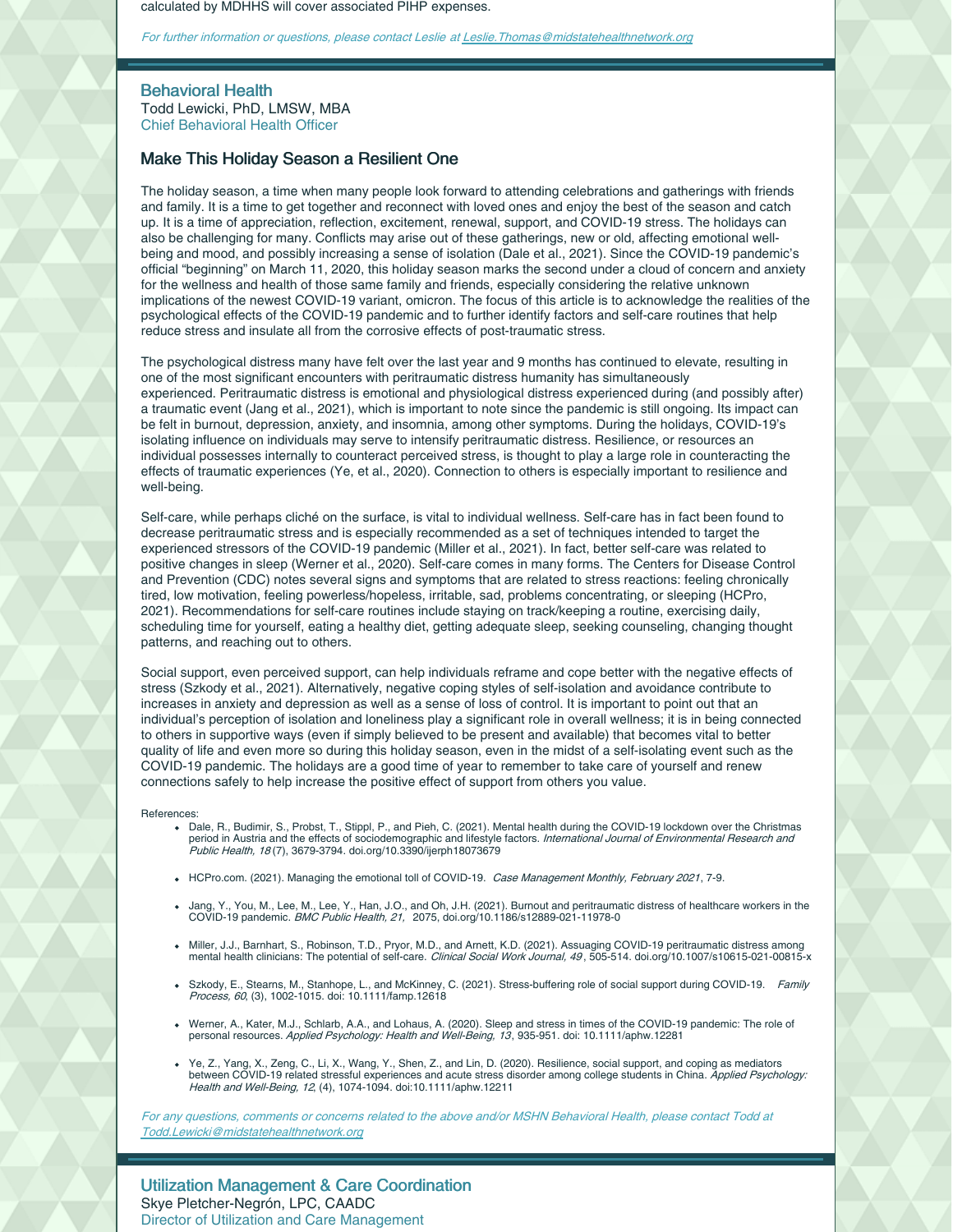### Fiscal Year 2021 Comparative Year in Review: Utilization Trends in Community Mental Health Services

Fiscal Year 2019 (FY19) was the last full fiscal year before COVID-19 affected services to individuals in the Community Mental Health Service Provider system (CMHSP). In FY19, the Mid-State Health Network (MSHN) region served 47,626 unique (unduplicated) Medicaid-eligible individuals. Table 1. Percent Change in Number Served, shows there was a 3.94% drop from FY19 to FY20, from 47,626 to 45,749 individuals served. Then, as the pandemic continued from FY20 into FY21, the number of individuals served rose 1.57% to 46,469. This total is 2.43% less than FY19 but growth continues to show progress toward recovery, reaching and serving more individuals toward pre-pandemic levels. Six of the twelve MSHN CMHSPs, in the process of increasing services, have since exceeded in FY21, their number served total for FY19. The CMHSPs can be credited with focusing on care to individuals, despite the many challenges brought on by the COVID-19 pandemic. In partnership with the Michigan Department of Health and Human Services (MDHHS) and MSHN, the CMHSPs expanded service capabilities through telehealth, increased health precautions, and face to face services.

Table 1. Percent Change in Number Served

| <b>Community Mental Health</b>    | <b>FY19</b><br><b>Served</b> | <b>FY20</b><br><b>Served</b> | <b>Percent</b><br><b>Change</b><br><b>FY20</b> | <b>FY21</b><br><b>Served</b> | Percent<br><b>Change</b><br><b>FY21</b> |
|-----------------------------------|------------------------------|------------------------------|------------------------------------------------|------------------------------|-----------------------------------------|
| Bay-Arenac Behavioral Health      | 5015                         | 4451                         | $-11.25%$                                      | 4498                         | 1.06%                                   |
| CEI CMH                           | 9286                         | 9099                         | $-2.01%$                                       | 8953                         | -1.60%                                  |
| <b>CMH</b> for Central Michigan   | 8624                         | 8443                         | $-2.10%$                                       | 9001                         | 6.61%                                   |
| Gratiot Integrated Health Network | 1638                         | 1598                         | $-2.44%$                                       | 1679                         | 5.07%                                   |
| Huron Behavioral Health           | 1096                         | 995                          | $-9.22%$                                       | 1015                         | 2.01%                                   |
| Ionia-The Right Door              | 2285                         | 2050                         | $-10.28%$                                      | 1960                         | -4.39%                                  |
| LifeWays CMH                      | 7144                         | 7178                         | 0.48%                                          | 7234                         | 0.78%                                   |
| <b>Montcalm Care Network</b>      | 2046                         | 1941                         | -5.13%                                         | 2190                         | 12.83%                                  |
| Newaygo CMH                       | 1967                         | 2076                         | 5.54%                                          | 1984                         | -4.43%                                  |
| Saginaw County CMHA               | 6508                         | 6205                         | -4.66%                                         | 6335                         | 2.10%                                   |
| Shiawassee County CMHA            | 1965                         | 1584                         | $-19.39%$                                      | 1608                         | 1.52%                                   |
| Tuscola Behavioral Health Systems | 1213                         | 1112                         | -8.33%                                         | 1129                         | 1.53%                                   |
| <b>Duplicated Count</b>           | 48787                        | 46732                        | $-4.21%$                                       | 47586                        | 1.83%                                   |
| <b>Unduplicated Count</b>         | 47626                        | 45749                        | $-3.94$                                        | 46469                        | 1.57%                                   |



Contact Skye with questions, comments or concerns related to the above and/or MSHN's Utilization Management and Care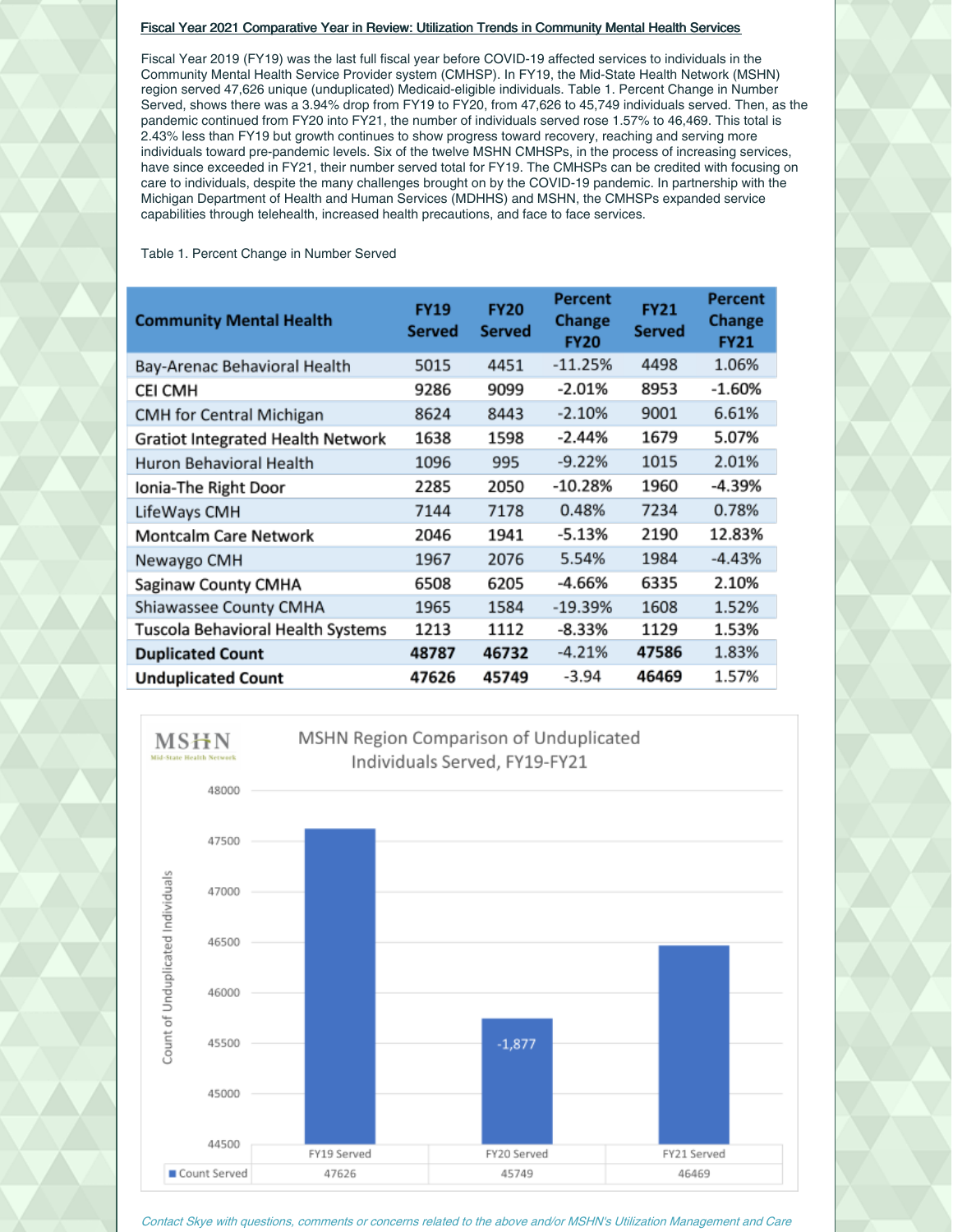## Treatment & Prevention Dr. Dani Meier, PhD, LMSW Chief Clinical Officer

### Rise in Stimulants & Methamphetamine-Induced Psychosis (MAP)

According to the Centers for Disease Control and Prevention [\(CDC](https://nam11.safelinks.protection.outlook.com/?url=https%3A%2F%2Fwww.cdc.gov%2Fnchs%2Fnvss%2Fvsrr%2Fdrug-overdose-data.htm&data=04%7C01%7C%7C9cce2b56c5964e5fc37f08d9b353ae8d%7C843a070b9fc1420ea2dee05952409d46%7C0%7C0%7C637737994290702045%7CUnknown%7CTWFpbGZsb3d8eyJWIjoiMC4wLjAwMDAiLCJQIjoiV2luMzIiLCJBTiI6Ik1haWwiLCJXVCI6Mn0%3D%7C3000&sdata=JiyDR3qVm3H526G1C5v6pUC%2BmGRYazrjitmE6He12tQ%3D&reserved=0)), provisional data indicates that the drug overdose epidemic in the United States has broached 100,000 deaths for the first time ever in a 12-month period. Overdose deaths rose 29% to 78,056 from April 2019 to April 2020 and jumped to 100,306 in the subsequent 12 months. In Michigan, the death toll rose nearly 20% in that same timeframe. While not entirely surprising in the context of a global pandemic with new expressions of trauma and isolation, a lesser-known piece of the unprecedented death toll is the rise in illicit stimulant use, in particular cocaine and methamphetamine.

A particularly confounding side effect of rising methamphetamine use has been a complex of medical symptoms that's been called Methamphetamine Psychosis (MAP), something that's become pronounced in the post-ephedrine chapter of meth production and the rise of phenyl-2-propanone (P2P) meth which is a more pronounced neurotoxin than the old meth. MAP refers to when individuals' meth intoxication includes psychiatric symptoms that can fall into three domains: 1) psychotic symptoms like delusions, hallucinations, and paranoia, 2) affective symptoms like severe depression, suicidality and anxiety, and 3) psychomotor symptoms like motor hyperactivity. For a majority of those with MAP, the symptoms resolve within a month of cessation of meth use, but 10-28% experience MAP after six months or longer of abstinence, and 5-7% of users experience MAP even during long-term abstinence.<sup>1</sup>

When these individuals present in emergency rooms (often transported by law enforcement due to erratic behavior in the community), they present a dilemma for medical staff. By definition, their psychotic symptoms are druginduced so do not meet criteria for inpatient psychiatric hospitalization, but neither are traditional SUD withdrawal management (detox) and residential providers trained in dealing with patients experiencing psychotic symptoms nor do most have psychiatrists on staff. While there is generally consensus by the medical, behavioral health and SUD treatment professionals involved that the patient needs an immediate intervention to prevent harm to themselves or others due to their altered mental state, consensus is lacking as to which system of care (behavioral health or substance use) should take the lead in providing treatment. We've received reports from around the region and the state that individuals with a provisional diagnosis of MAP have been stuck in emergency rooms for extended periods as a care plan is being sorted out. Considering the time frame for psychotic symptoms to subside, this clearly is not good for the individual, for Emergency Department (ED) staff and for other patients in the ED.

Skye Pletcher, MSHN's Director of Utilization Management and Health Integration initiated development of a practice guideline to facilitate better referral streams to appropriate treatment settings, and this work is being continued by a MSHN workgroup that includes Skye, Dr. Trisha Thrush (Lead Treatment Specialist), Dr. Todd Lewicki (Chief Behavioral Health Officer) and myself. We have incorporated input from MSHN SUD Medical Director, Dr. Springer, and are also pulling from the medical literature including research gleaned from the 2021 Annual Stimulant Summit in October. Upon completion of this clinical practice guideline, it will be distributed to Region 5 CMHSPs, SUD providers, and hospital emergency departments to not only improve more rapid referrals for care but also to increase provider competency in the treatment of methamphetamine intoxication and withdrawal, with or without symptoms of psychosis.



1 Wearne TA, et al. Front Psychiatry. 2018; 9:491

Contact Dani with questions, comments or concerns related to the above and/or MSHN SUD Treatment and Prevention at [Dani.Meier@midstatehealthnetwork.org](mailto:Dani.Meier@midstatehealthnetwork.org)

Quality, Compliance & Customer Service Kim Zimmerman, MBA-HC, LBSW, CHC Chief Compliance and Quality Officer